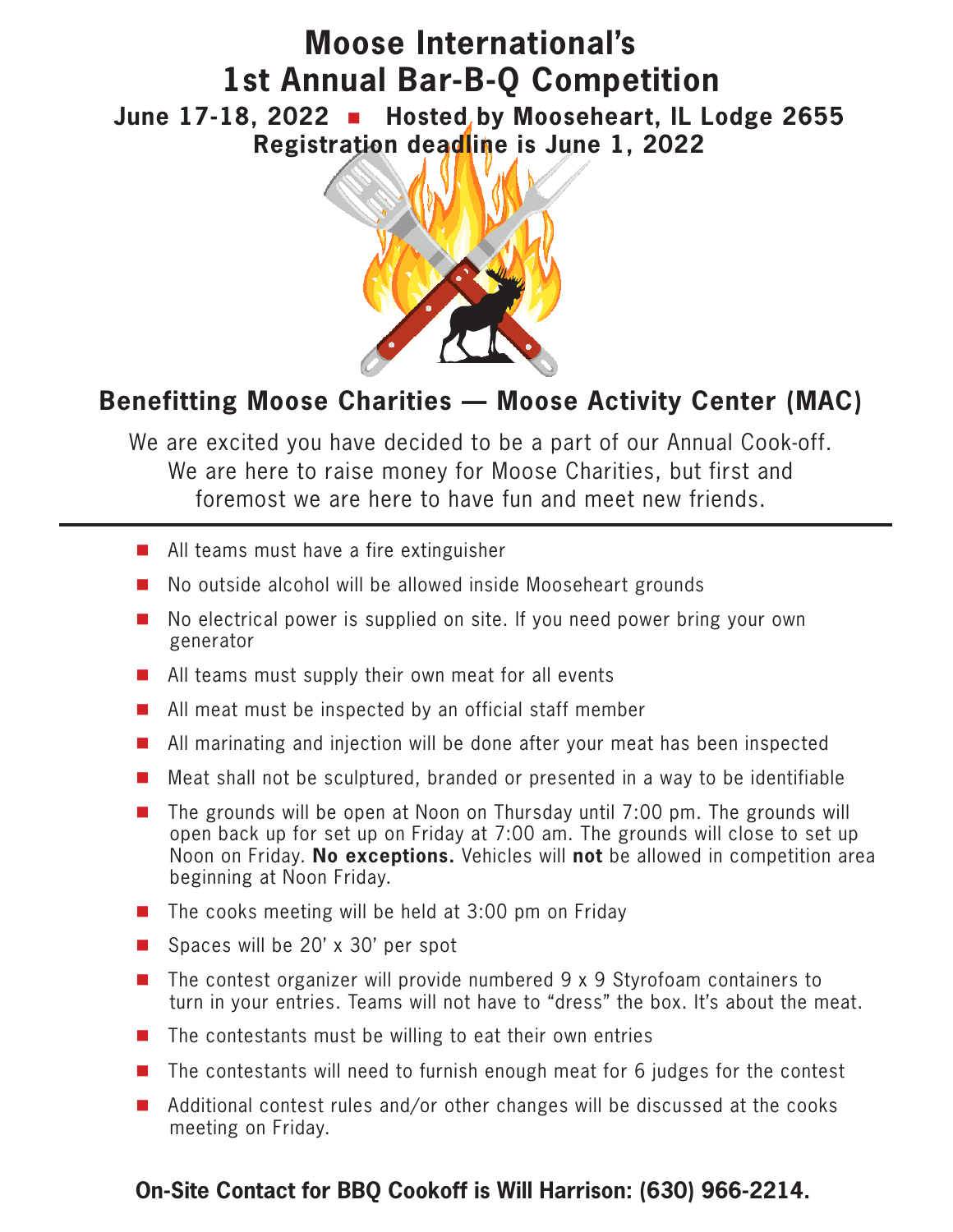# **Moose International's 1st Annual Bar-B-Q Competition June 17-18, 2022** n **Hosted by Mooseheart, IL Lodge 2655 Registration deadline is June 1, 2022**



## **Benefitting Moose Charities — Moose Activity Center (MAC)**

### **FRIDAY NIGHT - JUNE 17, 2022 - EVENT INFORMATION**

This year every team will be competing in One Division - FRATERNAL

**Friday, June 17 - Moose Charities Night** – All competitors are asked to bring donation item(s) to be cooked and given out to visitors who have paid a donation price for "tasting" and will be walking the grounds. Your donation can be any food item. Keep in mind these will be small bites given out as samples for possibly many people. Participation is not required however, there will be a competition. Thank you in advance.

Teams are encouraged to decorate their spot and wear costumes There will be no entry fee for this event. Winner(s) will be recognized at the awards presentation.

Remember, good clean fun when planning for this competition.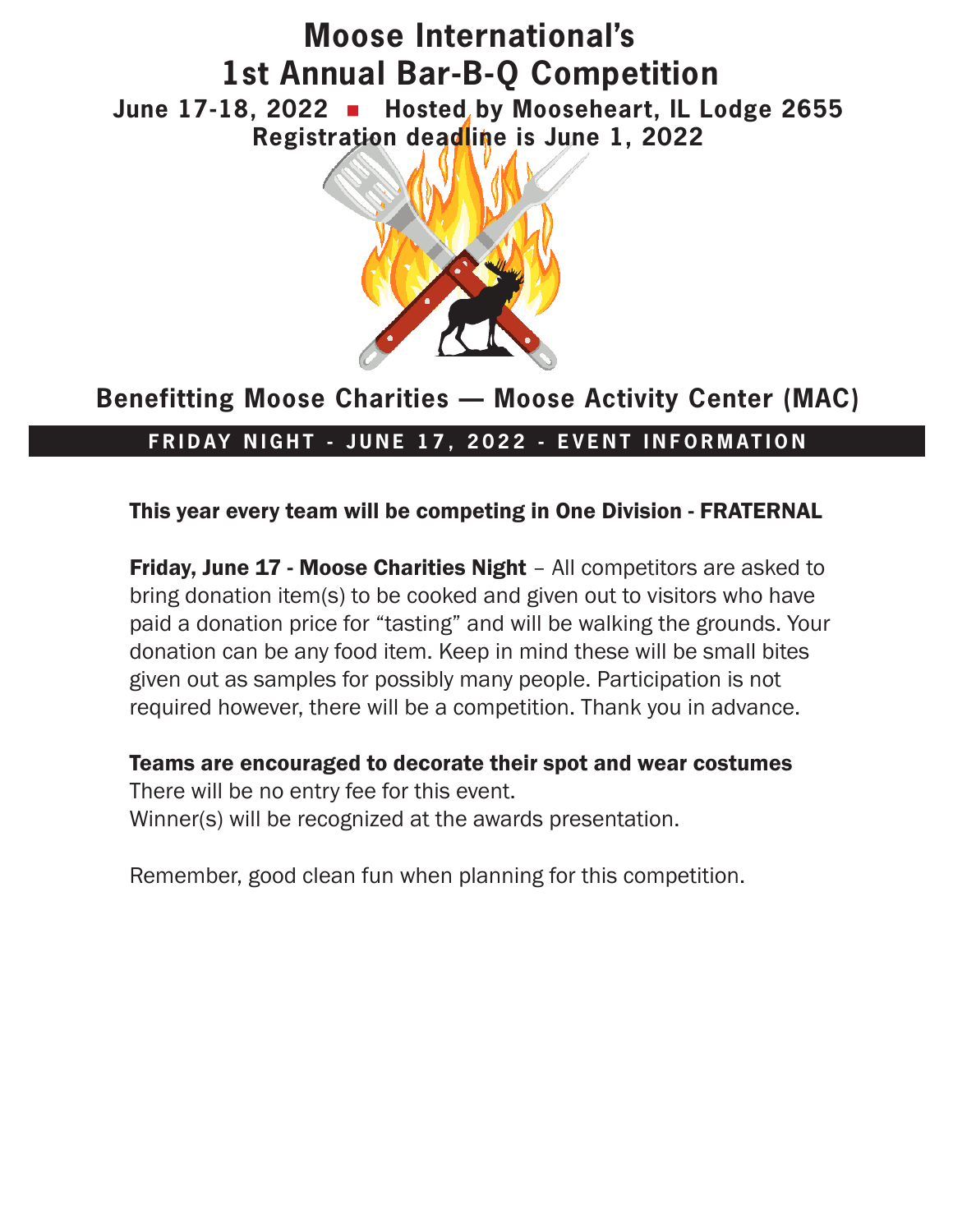## **Moose International's 1st Annual Bar-B-Q Competition June 17-18, 2022** n **Hosted by Mooseheart, IL Lodge 2655 Registration deadline is June 1, 2022**



### **Benefitting Moose Charities — Moose Activity Center (MAC)**

#### **ORDER OF EVENTS**

#### Thursday – June 16, 2022

- Grounds open for set-up at Noon
- Grounds close for the day at  $7:00 \text{ pm}$

#### Friday – June 17, 2022

- Grounds open for set-up at 7:00 am
- Grounds close for set-up at Noon All vehicles MUST be out of competition area at Noon.
- Safety and Competition Meat inspection begins at 1:00 pm Reminder no preparation of competition meat can occur until after approved by event staff.
- Cooks meeting at 3:00 pm Field House
- Moose Charities Night Gates Open at 5:00 pm Evening closes at 9:00 pm
	- All competition teams are asked to participate
	- Items you cook and donate for this should be served as "bite-size"
	- Please plan on enough of an item for 500 people attending
	- Moose Charities thanks you for donating for this evening

#### Saturday – June 18, 2022

| $10:00$ am $-$        |                          | Beans Turn In                  |
|-----------------------|--------------------------|--------------------------------|
| $11:30 \text{ am } -$ |                          | Chicken Turn In                |
| $1:00 \text{ pm}$     | $\sim$ $-$               | Ribs Turn In                   |
| $2:30 \text{ pm}$     | $\overline{\phantom{a}}$ | Pork Butt Turn In              |
| $4:00 \text{ pm}$     | $\overline{\phantom{0}}$ | <b>Brisket Turn in</b>         |
| 6:00 pm               | $\frac{1}{2}$            | Winners Announced - Stage Area |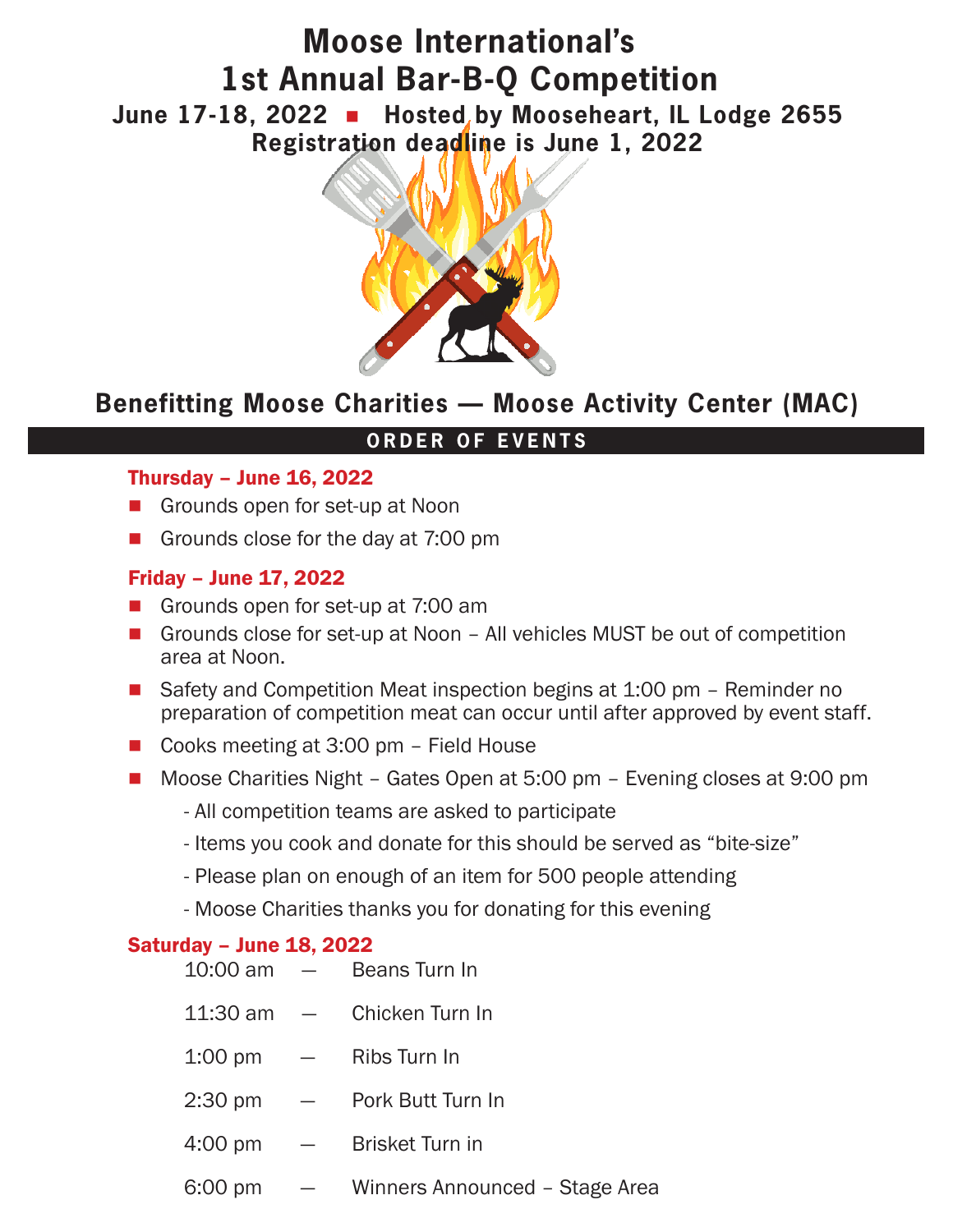# **Moose International's 1st Annual Bar-B-Q Competition** June 17-18, 2022 **n** Hosted by Mooseheart, IL Lodge 2655

**Registration deadline is June 1, 2022**



### **Benefitting Moose Charities — Moose Activity Center (MAC)**

### **OFFICIAL ENTRY FORM**

Entry forms **will not** be processed unless **ALL** information is entered and printed legibly.

### PLEASE PRINT

|                                                        |  | Team Name                                                                        |  |  |  |  |
|--------------------------------------------------------|--|----------------------------------------------------------------------------------|--|--|--|--|
|                                                        |  |                                                                                  |  |  |  |  |
|                                                        |  |                                                                                  |  |  |  |  |
|                                                        |  | Cell phone __________________________Email (required) __________________________ |  |  |  |  |
| <b>Fees</b>                                            |  |                                                                                  |  |  |  |  |
|                                                        |  | Entry \$50.00 ______________                                                     |  |  |  |  |
|                                                        |  | Beans \$10.00 ________________                                                   |  |  |  |  |
| Total                                                  |  | $\frac{1}{2}$                                                                    |  |  |  |  |
| Please enclose check along with this from and mail to: |  |                                                                                  |  |  |  |  |
| Moose International<br>Attn: Camille Ruffino           |  |                                                                                  |  |  |  |  |

 Attn: Camille Ruffino 155 S. International Dr. Mooseheart, IL 60539-1172